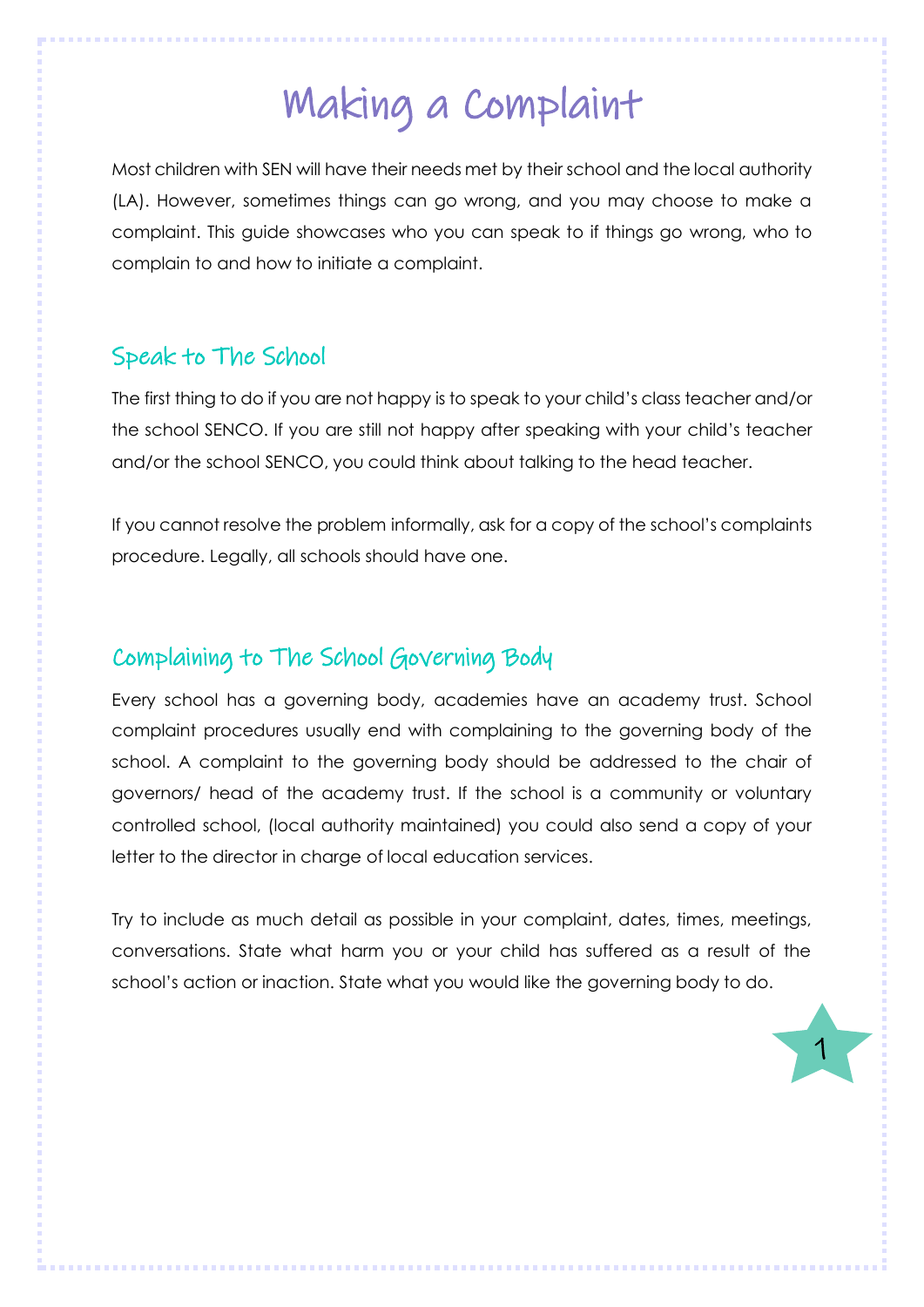The governing body is likely to pass your complaint to a panel of governors. You may be invited to a meeting to discuss your case in more detail. If the governing body does not give you a satisfactory response, you then have several options. It isimportant that you follow the school's and, if applicable, the local authority's complaints procedures first.

# Complaining to The Local Authority

If you are complaining about LA services, you should do so to the most senior education officer. For more information on how to complain to the LA, you can visit the NYCC website:

#### [www.cornwall.gov.uk/the-council-and-democracy/feedback-and-complaints/](http://www.cornwall.gov.uk/the-council-and-democracy/feedback-and-complaints/)

#### Complaining to the Information Commissioner

You can complain to the Information Commissioner if you have problems accessing school records, minutes of governor's meetings, school policies or other public documents, or if you believe your child's school records have been disclosed unlawfully, are incorrect or out of date.

You should first exhaust the school or LA complaints procedure. There are different timescales for schools to reply to your requests:

- a copy of a child's educational record must be supplied within *15 days*. (The Education (Pupil Information) (England) Regulations, 2005)
- other personal information must be supplied within *40 days* of your written request. (Section 7 of the Data Protection Act, 1998)
- documents such as school SEN policy, school accessibility plan or governing body minutes must be provided within *20 working days* (excluding school holidays) of your written request under the Freedom of Information Act, 2000.

An administration fee may be requested.

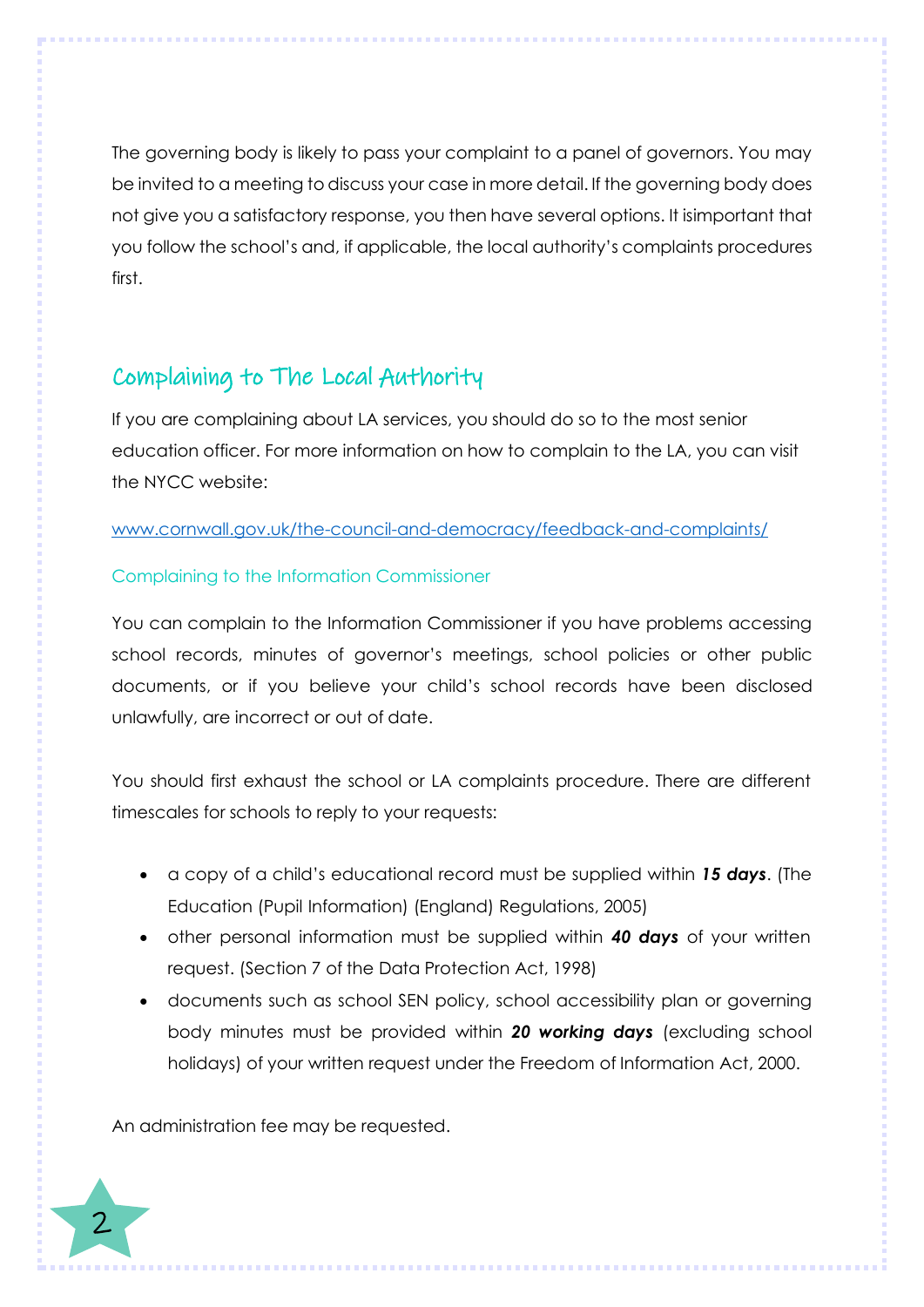Freedom of Information and DATA protection complaints forms can be found at: [www.ico.gov.uk/complaints](http://www.ico.gov.uk/complaints)

## Complaining to Ofsted

Ofsted is the body which inspects a range of public services including schools. Schools are inspected once every three years. Parents have a legal right to complain to Ofsted on the work of maintained schools, academies, colleges, maintained nursery schools and non-maintained special schools.

Ofsted could investigate complaints about:

- quality of education and standards achieved
- inadequate provision for pupils with SEN
- neglect of pupils' personal development and wellbeing.
- the quality of leadership and management. For example, whether the school spends its money well.

It is important to remember that you can only make complaints to Ofsted about issues that affect the whole school and not about an individual child.

Ofsted can call an immediate inspection of a school at short notice, if it feels your complaint is very serious.

## Complaining to the Teaching Agency

If you have an allegation of serious misconduct against an individual teacher or head teacher, you can complain to the Teaching Agency. [www.education.gov.uk/schools/leadership/teachermisconduct](http://www.education.gov.uk/schools/leadership/teachermisconduct)

# Complaining to the Secretary of State for Education

The Department for Education (DfE) will look at a complaint about a maintained school, academy or free school from anyone who is unhappy with the way the school is acting. For the Secretary of State to intervene in a school following a complaint, they need to be sure either that the school has acted or is proposing to act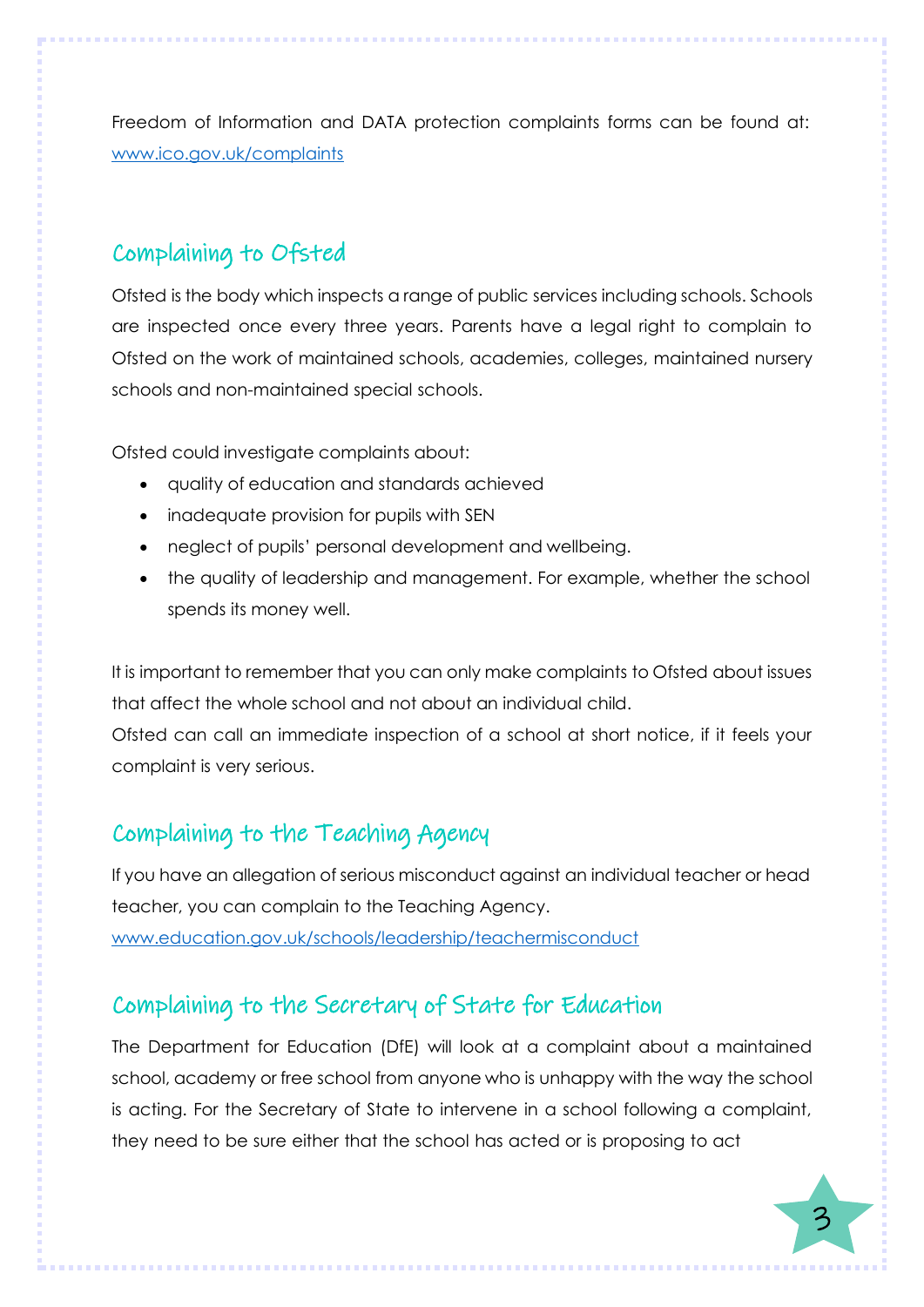unreasonably in the exercise or performance of its functions under certain legislation,or that the school has failed to discharge a duty at all under certain legislation. For guidance on making a complaint to the Secretary of State and a complaints form,go to:

[www.education.gov.uk/tribunals/send/appeals](http://www.education.gov.uk/tribunals/send/appeals)

#### Complain to the Local Government Ombudsman

The Local Government Ombudsman investigates complaints of injustice arising from maladministration by local authorities. They are able to consider the role of the school as part of a wider complaint against the local authority.

#### Special educational needs

You cannot complain to the Ombudsman about whether a local authority decides to assess your child, which is a matter for the SEND Tribunal. However, you can complain about any delay in assessment, failure to carry out the provision set outin the statement or EHCP or to carry out an annual review.

#### School admissions

You can complain to the Ombudsman if you think that a place at a school was refused because of some unfairness or a mistake by the admissions authority. Similarly,you can complain if your appeal was handled incorrectly, or you have asked for an appeal and the admissions authority has not arranged an appeal hearing for you within a reasonable time.